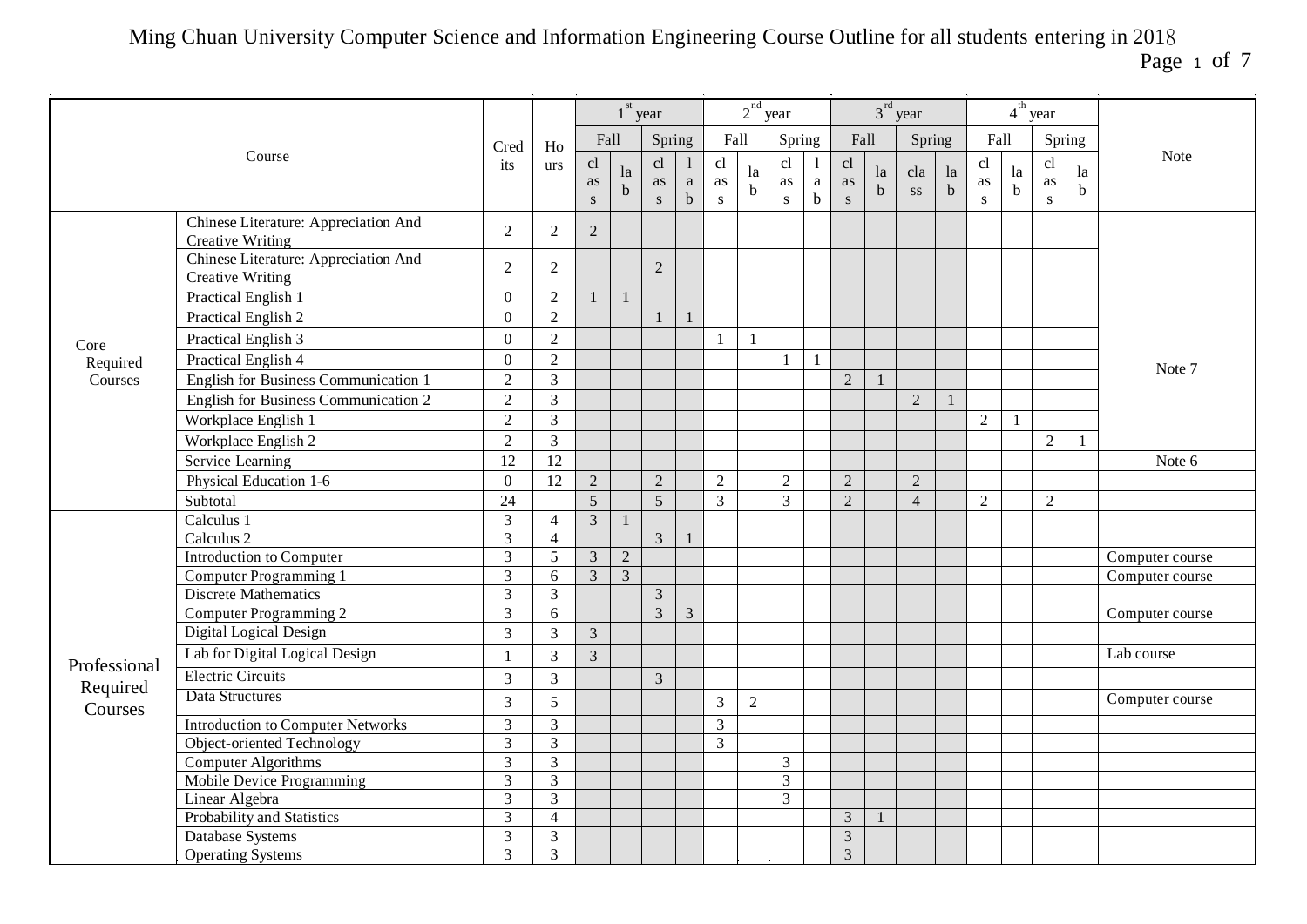Page 2 of  $7$ 

|        |              |  |  |  |  |  |  |     |  | $u \in$<br><b>171</b>      |
|--------|--------------|--|--|--|--|--|--|-----|--|----------------------------|
| Projec | t Research 1 |  |  |  |  |  |  | . . |  | semester courses<br>$\sim$ |
|        |              |  |  |  |  |  |  |     |  |                            |

|                        |                                              |                |                |                               |                   | $1st$ year        |                   |                   |                   | $2nd$ year     |                   |                   |               | $3rd$ year        |                   |                   | $4th$ year        |                       |                   |                    |
|------------------------|----------------------------------------------|----------------|----------------|-------------------------------|-------------------|-------------------|-------------------|-------------------|-------------------|----------------|-------------------|-------------------|---------------|-------------------|-------------------|-------------------|-------------------|-----------------------|-------------------|--------------------|
|                        |                                              | Credi          | $\rm H$        | Fall                          |                   | Spring            |                   | Fall              |                   | Spring         |                   | Fall              |               | Spring            |                   | Fall              |                   |                       | Spring            |                    |
| Course                 |                                              | ts             | rs             | cla<br>$\mathbf{S}\mathbf{S}$ | la<br>$\mathbf b$ | clas<br>${\bf S}$ | la<br>$\mathbf b$ | clas<br>${\bf S}$ | la<br>$\mathbf b$ | clas<br>S      | la<br>$\mathbf b$ | clas<br>${\bf S}$ | la<br>$\bf b$ | clas<br>${\bf S}$ | la<br>$\mathbf b$ | clas<br>${\bf S}$ | la<br>$\mathbf b$ | cl<br>as<br>${\bf S}$ | la<br>$\mathbf b$ | <b>Note</b>        |
|                        | <b>XML</b> Programming                       | $\mathfrak{Z}$ | $\mathfrak{Z}$ |                               |                   |                   |                   |                   |                   | 3              |                   |                   |               |                   |                   |                   |                   |                       |                   | Computer<br>course |
|                        | Artificial Intelligence                      | $\mathfrak{Z}$ | $\mathfrak{Z}$ |                               |                   |                   |                   |                   |                   | $\overline{3}$ |                   |                   |               |                   |                   |                   |                   |                       |                   |                    |
|                        | Introduction to<br>Programming with Python   | $\overline{3}$ | $\mathfrak{Z}$ |                               |                   |                   |                   |                   |                   | 3              |                   |                   |               |                   |                   |                   |                   |                       |                   |                    |
|                        | Advanced Java<br>Programming and Licence     | $\overline{3}$ | $\overline{3}$ |                               |                   |                   |                   |                   |                   | 3              |                   |                   |               |                   |                   |                   |                   |                       |                   |                    |
|                        | Data Mining                                  | $\overline{3}$ | $\overline{3}$ |                               |                   |                   |                   |                   |                   | $\overline{3}$ |                   |                   |               |                   |                   |                   |                   |                       |                   |                    |
|                        | Web Programming                              | $\overline{3}$ | $\overline{3}$ |                               |                   |                   |                   |                   |                   |                |                   | $\overline{3}$    |               |                   |                   |                   |                   |                       |                   |                    |
|                        | Introduction to Software<br>Engineering      | $\overline{3}$ | 3              |                               |                   |                   |                   |                   |                   |                |                   | 3                 |               |                   |                   |                   |                   |                       |                   |                    |
|                        | Data Warehouse System                        | $\mathfrak{Z}$ | $\overline{3}$ |                               |                   |                   |                   |                   |                   |                |                   | $\overline{3}$    |               |                   |                   |                   |                   |                       |                   |                    |
| Elective               | <b>Advanced Mobile Device</b><br>Programming | $\overline{3}$ | $\mathfrak{Z}$ |                               |                   |                   |                   |                   |                   |                |                   | 3                 |               |                   |                   |                   |                   |                       |                   |                    |
| Courses-               | R Language Data Processing                   | $\overline{3}$ | $\overline{3}$ |                               |                   |                   |                   |                   |                   |                |                   | $\overline{3}$    |               |                   |                   |                   |                   |                       |                   |                    |
| Software and<br>Data   | Systems Analysis and<br>Design               | $\overline{3}$ | $\mathfrak{Z}$ |                               |                   |                   |                   |                   |                   |                |                   |                   |               | 3                 |                   |                   |                   |                       |                   |                    |
| Engineering<br>Program | <b>UNIX Operations Systems</b>               | $\overline{3}$ | $\overline{3}$ |                               |                   |                   |                   |                   |                   |                |                   |                   |               | $\overline{3}$    |                   |                   |                   |                       |                   |                    |
|                        | Social Networking<br>Programming             | $\overline{3}$ | $\mathfrak{Z}$ |                               |                   |                   |                   |                   |                   |                |                   |                   |               | 3                 |                   |                   |                   |                       |                   |                    |
|                        | Advanced iOS Programming                     | $\overline{3}$ | $\overline{3}$ |                               |                   |                   |                   |                   |                   |                |                   |                   |               | $\overline{3}$    |                   |                   |                   |                       |                   |                    |
|                        | <b>Business Intelligence</b>                 | $\overline{3}$ | $\overline{3}$ |                               |                   |                   |                   |                   |                   |                |                   |                   |               | $\overline{3}$    |                   |                   |                   |                       |                   |                    |
|                        | Weka Practice Data<br>Analysis               | $\overline{3}$ | $\overline{3}$ |                               |                   |                   |                   |                   |                   |                |                   |                   |               | 3                 |                   |                   |                   |                       |                   |                    |
|                        | Linux System                                 | $\mathfrak{Z}$ | $\overline{3}$ |                               |                   |                   |                   |                   |                   |                |                   |                   |               |                   |                   | $\mathfrak{Z}$    |                   |                       |                   |                    |
|                        | Social Network Mining                        | $\overline{3}$ | $\mathfrak{Z}$ |                               |                   |                   |                   |                   |                   |                |                   |                   |               |                   |                   | $\mathfrak{Z}$    |                   |                       |                   |                    |
|                        | Software Testing and<br>Maintenance          | $\overline{3}$ | $\mathfrak{Z}$ |                               |                   |                   |                   |                   |                   |                |                   |                   |               |                   |                   | 3                 |                   |                       |                   |                    |
|                        | Practical Data Analysis                      | $\overline{3}$ | $\mathfrak{Z}$ |                               |                   |                   |                   |                   |                   |                |                   |                   |               |                   |                   | $\mathfrak{Z}$    |                   |                       |                   |                    |
|                        | Object-Oriented Design<br>Patterns           | $\mathfrak{Z}$ | $\mathfrak{Z}$ |                               |                   |                   |                   |                   |                   |                |                   |                   |               |                   |                   | $\mathfrak{Z}$    |                   |                       |                   |                    |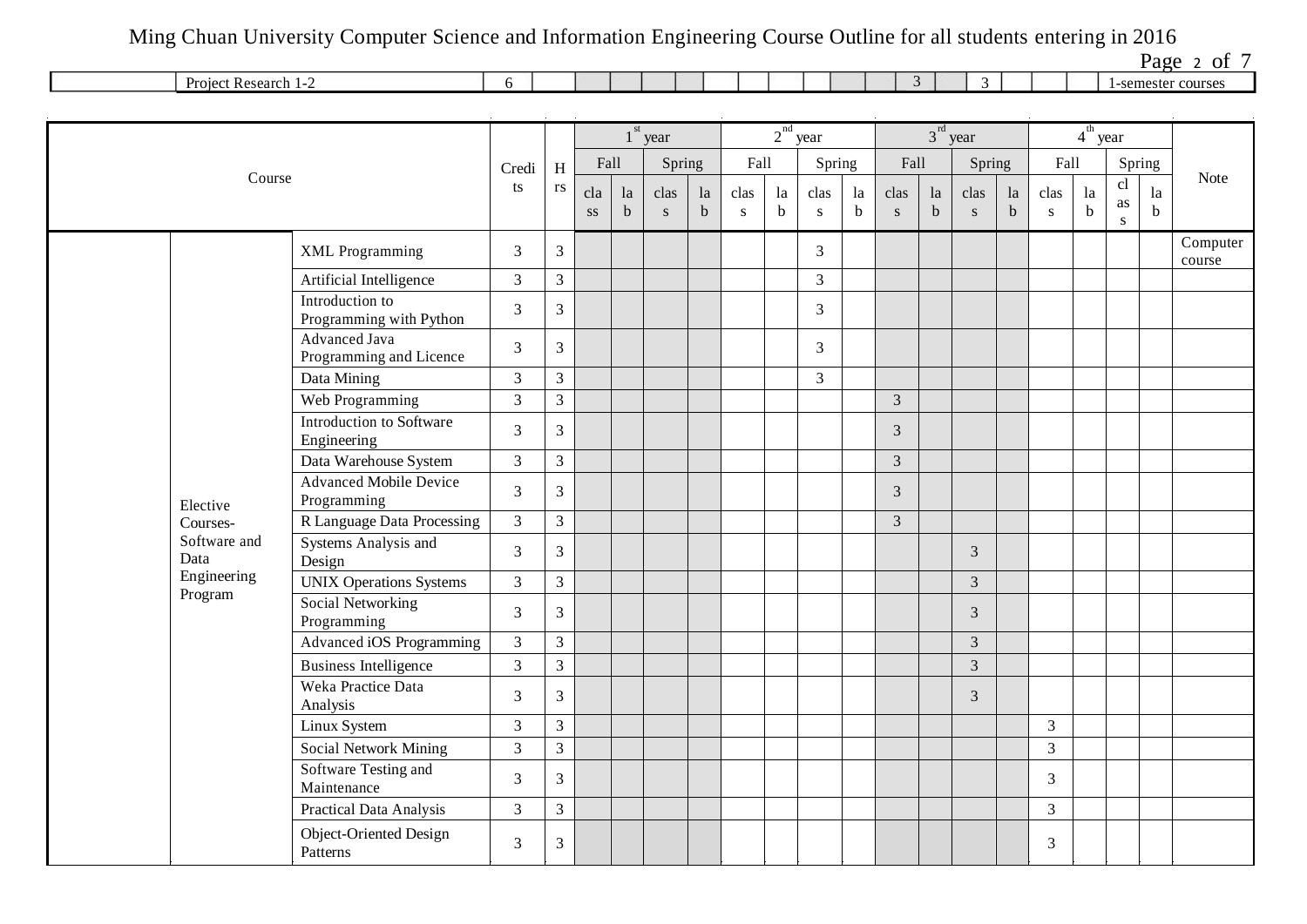| Page | э | ΩI |  |
|------|---|----|--|
|      |   |    |  |

|                               |                                                         |                  |                |                |                |                |                |                |                |   |  | rage $\frac{1}{2}$ or $\frac{1}{2}$ |
|-------------------------------|---------------------------------------------------------|------------------|----------------|----------------|----------------|----------------|----------------|----------------|----------------|---|--|-------------------------------------|
|                               | <b>Windows Programming</b>                              | 3                | $\overline{3}$ |                | 3              |                |                |                |                |   |  |                                     |
|                               | Introduction to Multimedia                              | $\mathfrak{Z}$   | $\mathfrak{Z}$ |                |                | $\mathfrak{Z}$ |                |                |                |   |  |                                     |
|                               | Principle and Application<br>of Sensors                 | 3                | $\overline{3}$ |                |                | $\mathfrak{Z}$ |                |                |                |   |  |                                     |
|                               | Unity3D Design                                          | 3                | $\overline{3}$ |                |                | $\mathfrak{Z}$ |                |                |                |   |  |                                     |
|                               | Introduction to Mobile<br>Communication                 | 3                | $\mathfrak{Z}$ |                |                | 3              |                |                |                |   |  |                                     |
|                               | Matlab programming and<br>Application                   | 3                | $\overline{3}$ |                |                |                | 3              |                |                |   |  |                                     |
|                               | <b>TCP/IP Protocol</b>                                  | 3                | $\mathfrak{Z}$ |                |                |                | $\overline{3}$ |                |                |   |  |                                     |
|                               | Interactive media design                                | 3                | $\overline{3}$ |                |                |                | $\overline{3}$ |                |                |   |  |                                     |
|                               | Image processing                                        | 3                | $\overline{3}$ |                |                |                |                | $\mathfrak{Z}$ |                |   |  |                                     |
|                               | Electronic Interactive<br><b>Technology Programming</b> | 3                | $\mathfrak{Z}$ |                |                |                |                | 3              |                |   |  |                                     |
| Elective<br>Courses-          | Introduction to Video<br>Communication                  | 3                | $\mathfrak{Z}$ |                |                |                |                | 3              |                |   |  |                                     |
| Networking<br>and Interactive | Introduction to Information<br>Security                 | $\mathfrak{Z}$   | $\mathfrak{Z}$ |                |                |                |                | $\mathfrak{Z}$ |                |   |  |                                     |
| Media<br>Program              | Cloud Computing-<br>Virtualization Technologies         | 3                | $\overline{3}$ |                |                |                |                | $\mathfrak{Z}$ |                |   |  |                                     |
|                               | Technologies of Internet of<br>Things                   | $\mathfrak{Z}$   | $\mathfrak{Z}$ |                |                |                |                |                | 3              |   |  |                                     |
|                               | <b>Interactive Video Game</b><br>Development            | 3                | $\overline{3}$ |                |                |                |                |                | 3              |   |  |                                     |
|                               | Embedded Multimedia<br>Design                           | 3                | $\overline{3}$ |                |                |                |                |                | 3              |   |  |                                     |
|                               | High-speed Networks                                     | $\mathfrak{Z}$   | 3              |                |                |                |                |                | 3              |   |  |                                     |
|                               | Topics on Image Processing                              | 3                | $\overline{3}$ |                |                |                |                |                | $\overline{3}$ |   |  |                                     |
|                               | <b>Virtual Reality</b>                                  |                  |                |                |                |                |                |                | $\overline{3}$ |   |  |                                     |
|                               | Network Planning and<br>Management                      | $\mathfrak{Z}$   | $\overline{3}$ |                |                |                |                |                |                | 3 |  |                                     |
|                               | Network Intrusion Detection                             | $\mathfrak{Z}$   | $\overline{3}$ |                |                |                |                |                |                | 3 |  |                                     |
|                               | <b>Military Education</b>                               | $\boldsymbol{0}$ | $\overline{2}$ | $\overline{2}$ |                |                |                |                |                |   |  |                                     |
|                               | <b>Military Education</b>                               | $\boldsymbol{0}$ | $\overline{2}$ |                | $\overline{2}$ |                |                |                |                |   |  |                                     |
|                               | Nursing Section                                         | $\overline{0}$   | $\overline{2}$ | $\overline{2}$ |                |                |                |                |                |   |  |                                     |
|                               | <b>Nursing Section</b>                                  | $\mathbf{0}$     | $\overline{2}$ |                | 2              |                |                |                |                |   |  |                                     |
|                               | Military Education                                      | $\boldsymbol{0}$ | $\overline{2}$ |                |                | $\overline{2}$ |                |                |                |   |  |                                     |
|                               | Military Education                                      | $\overline{0}$   | $\overline{2}$ |                |                |                | $\overline{2}$ |                |                |   |  |                                     |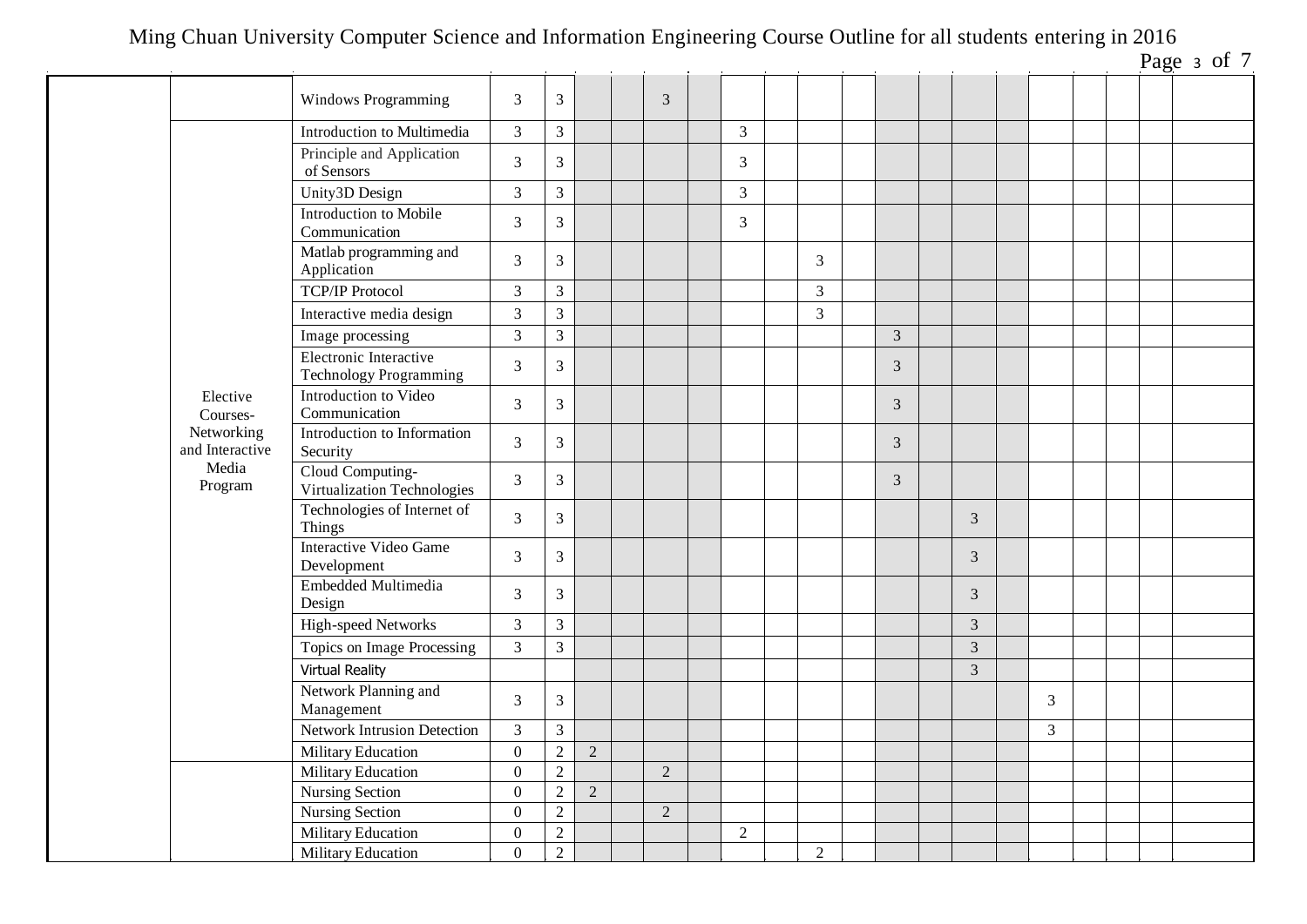| Page | Δ | 0Ť |  |
|------|---|----|--|
|      |   |    |  |

|                                         |                                                    |                |                         |                |              |                |                |                |              |                |                |                |                |                | $1450 + 017$       |
|-----------------------------------------|----------------------------------------------------|----------------|-------------------------|----------------|--------------|----------------|----------------|----------------|--------------|----------------|----------------|----------------|----------------|----------------|--------------------|
|                                         | Physical Education                                 | $\overline{2}$ | $\overline{2}$          |                |              |                |                |                |              |                |                |                | $\overline{2}$ |                |                    |
|                                         | Physical Education                                 | $\overline{2}$ | $\overline{2}$          |                |              |                |                |                |              |                |                |                |                | $\overline{2}$ |                    |
|                                         | Japanese 1-1                                       | $\overline{2}$ | $\overline{3}$          | $\overline{2}$ | $\mathbf{1}$ |                |                |                |              |                |                |                |                |                |                    |
|                                         | Japanese 1-2                                       | $\overline{2}$ | $\mathfrak{Z}$          |                |              | $\overline{2}$ |                |                |              |                |                |                |                |                |                    |
|                                         | Japanese 2-1                                       | $\overline{2}$ | $\mathfrak{Z}$          |                |              |                |                | $\overline{2}$ | $\mathbf{1}$ |                |                |                |                |                |                    |
|                                         | Japanese 2-2                                       | $\sqrt{2}$     | $\overline{3}$          |                |              |                |                |                |              | $\overline{2}$ |                |                |                |                |                    |
|                                         | Introduction to Civil Law                          | $\overline{2}$ | $\overline{2}$          | $\overline{2}$ |              |                |                |                |              |                |                |                |                |                |                    |
|                                         | Copyright law                                      | $\overline{2}$ | $\overline{2}$          |                |              |                |                |                |              |                |                | $\overline{2}$ |                |                |                    |
|                                         | <b>Practical English</b>                           | $\overline{3}$ | $\overline{\mathbf{3}}$ |                |              |                |                |                |              |                | 3              |                |                |                |                    |
|                                         | Workplace English                                  | $\overline{3}$ | $\overline{3}$          |                |              |                |                |                |              |                |                | $\mathfrak{Z}$ |                |                |                    |
|                                         | Applied Information<br>Technology 1                | $\overline{2}$ | $\sqrt{2}$              | $\overline{2}$ |              |                |                |                |              |                |                |                |                |                | Computer<br>course |
|                                         | Applied Information<br>Technology 2                | $\overline{2}$ | $\overline{2}$          |                |              | $\overline{2}$ |                |                |              |                |                |                |                |                | Computer<br>course |
|                                         | <b>Information Technology</b><br>Application       | $\overline{2}$ | $\overline{4}$          |                |              | $\overline{2}$ | $\overline{2}$ |                |              |                |                |                |                |                | Computer<br>course |
|                                         | Web Programming                                    | 3              | $\overline{3}$          |                |              |                |                | $\mathfrak{Z}$ |              |                |                |                |                |                | Computer<br>course |
|                                         | <b>Computer Aided Design</b>                       | $\mathfrak{Z}$ | 3                       |                |              |                |                | $\mathfrak{Z}$ |              |                |                |                |                |                | Lab<br>course      |
|                                         | Micro Processor Systems                            | 3              | $\mathfrak{Z}$          |                |              |                |                |                |              | 3              |                |                |                |                | Lab<br>course      |
|                                         | Introduction to Web Servers                        | $\mathfrak{Z}$ | $\overline{3}$          |                |              |                |                |                |              | 3              |                |                |                |                | Computer<br>course |
| Other                                   | <b>Advanced CPP</b><br>Programming                 | $\mathfrak{Z}$ | $\overline{3}$          |                |              |                |                |                |              | 3              |                |                |                |                | Computer<br>course |
| informational<br><b>Elective Course</b> | Advanced Java<br>Programming and Licence           | 3              | $\mathfrak{Z}$          |                |              |                |                |                |              | 3              |                |                |                |                | Computer<br>course |
|                                         | <b>Computer Animation</b>                          | $\mathfrak{Z}$ | $\mathfrak{Z}$          |                |              |                |                |                |              | 3              |                |                |                |                | Computer<br>course |
|                                         | Digital Signal Processing                          | $\overline{3}$ | $\overline{3}$          |                |              |                |                |                |              | 3              |                |                |                |                |                    |
|                                         | <b>Mobile Information</b><br><b>Systems design</b> | $\overline{3}$ | $\mathfrak{Z}$          |                |              |                |                |                |              | 3              |                |                |                |                | Computer<br>course |
|                                         | Artificial Intelligence                            | $\overline{3}$ | $\mathfrak{Z}$          |                |              |                |                |                |              |                | $\overline{3}$ |                |                |                |                    |
|                                         | <b>Information ethics</b>                          | $\overline{2}$ | $\overline{2}$          |                |              |                |                |                |              |                | $\overline{2}$ |                |                |                |                    |
|                                         | <b>Fuzzy Theory</b>                                | $\overline{3}$ | $\mathfrak{Z}$          |                |              |                |                |                |              |                | $\overline{3}$ |                |                |                |                    |
|                                         | Special Topics on<br>Programming                   | $\overline{3}$ | $\overline{3}$          |                |              |                |                |                |              |                | 3              |                |                |                |                    |
|                                         | Introduction to Coding                             | $\overline{3}$ | $\overline{3}$          |                |              |                |                |                |              |                | $\overline{3}$ |                |                |                |                    |
|                                         | The Design and                                     | $\overline{3}$ | $\overline{3}$          |                |              |                |                |                |              |                | $\mathfrak{Z}$ |                |                |                | Lab                |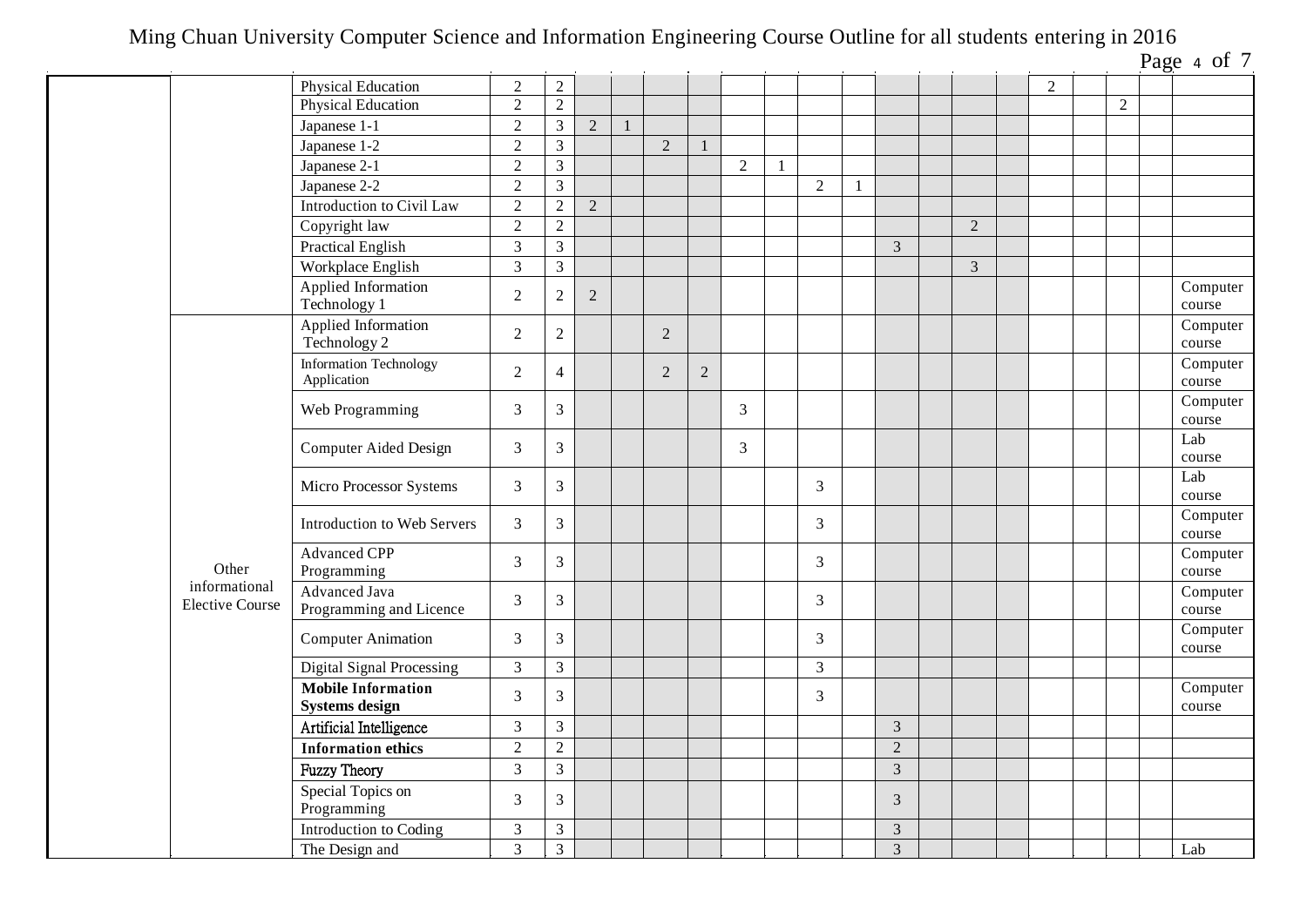|          |                                         |                                                 |                         |                   |    |   |  |    |    |                |    |                |   |                         |   |                | Page 5 of 7        |
|----------|-----------------------------------------|-------------------------------------------------|-------------------------|-------------------|----|---|--|----|----|----------------|----|----------------|---|-------------------------|---|----------------|--------------------|
|          |                                         | Applications of<br>FPGA/CPLD                    |                         |                   |    |   |  |    |    |                |    |                |   |                         |   |                | course             |
|          |                                         | Seminar on the Design of<br>Computer Algorithms | $\overline{3}$          | $\mathfrak{Z}$    |    |   |  |    |    | 3              |    |                |   |                         |   |                |                    |
|          |                                         | Cloud technology design<br>and services         | 3                       | $\mathfrak{Z}$    |    |   |  |    |    | 3              |    |                |   |                         |   |                |                    |
|          |                                         | Statistics analysis and<br>Application          | 3                       | 3                 |    |   |  |    |    |                |    | $\mathfrak{Z}$ |   |                         |   |                |                    |
|          |                                         | Database design                                 | $\overline{3}$          | $\overline{3}$    |    |   |  |    |    |                |    | $\overline{3}$ |   |                         |   |                |                    |
|          |                                         | Unix Programming                                | 3                       | $\mathfrak{Z}$    |    |   |  |    |    |                |    | 3              |   |                         |   |                | Computer<br>course |
|          |                                         | Peripheral Interface Design                     | $\overline{3}$          | $\overline{3}$    |    |   |  |    |    |                |    | 3              |   |                         |   |                | Lab<br>course      |
|          |                                         | Introduction to Secret<br>Sharing               | $\overline{3}$          | 3 <sup>1</sup>    |    |   |  |    |    |                |    | 3              |   |                         |   |                |                    |
|          |                                         | Cloud computing Security<br>Management          | $\overline{3}$          | $\mathfrak{Z}$    |    |   |  |    |    |                |    | 3              |   |                         |   |                |                    |
|          |                                         | Cloud computing<br>technology and applied       | 3                       | $\mathfrak{Z}$    |    |   |  |    |    |                |    | 3              |   |                         |   |                |                    |
|          |                                         | Social media application design                 | $\overline{3}$          | $\overline{3}$    |    |   |  |    |    |                |    | $\overline{3}$ |   |                         |   |                |                    |
|          |                                         | <b>Advanced Computer</b><br>Architectures       | $\overline{3}$          | $\mathfrak{Z}$    |    |   |  |    |    |                |    |                |   | 3                       |   |                |                    |
|          |                                         | Distributed Systems                             | $\mathfrak{Z}$          | $\overline{3}$    |    |   |  |    |    |                |    |                |   | $\mathfrak{Z}$          |   |                |                    |
|          |                                         | <b>Information Laws</b>                         | $\overline{3}$          | $\overline{3}$    |    |   |  |    |    |                |    |                |   | $\overline{\mathbf{3}}$ |   |                |                    |
|          |                                         | Social media project develop                    | $\overline{3}$          | $\overline{3}$    |    |   |  |    |    |                |    |                |   | $\overline{3}$          |   |                |                    |
|          |                                         | Performance Analysis                            | $\overline{3}$          | $\overline{3}$    |    |   |  |    |    |                |    |                |   |                         |   | 3              |                    |
|          |                                         | <b>Intelligent Computation</b>                  | $\mathfrak{Z}$          | $\mathfrak{Z}$    |    |   |  |    |    |                |    |                |   |                         |   | $\mathfrak{Z}$ |                    |
|          |                                         | Digital content and trend                       | $\overline{3}$          | $\overline{3}$    |    |   |  |    |    |                |    |                |   |                         |   | $\mathfrak{Z}$ |                    |
|          |                                         | Windows Programming                             | $\mathfrak{Z}$          | $\overline{3}$    |    | 3 |  |    |    |                |    |                |   |                         |   |                |                    |
|          |                                         | iOS Programming                                 | 3                       | $\overline{3}$    |    |   |  |    |    | 3              |    |                |   |                         |   |                |                    |
|          |                                         | The Lectures of Information<br>Trend            | $\overline{2}$          | $\overline{2}$    |    |   |  |    |    |                |    |                |   | 2                       |   |                |                    |
|          |                                         | Internship                                      | $\overline{3}$          | 3 <sup>7</sup>    |    |   |  |    |    |                |    |                |   | $\overline{3}$          |   |                |                    |
|          |                                         | Artificial Intelligence                         | $\overline{\mathbf{3}}$ | $\mathfrak{Z}$    |    |   |  |    |    | $\mathfrak{Z}$ |    |                |   |                         |   |                |                    |
|          |                                         | Machine Learning                                | $\mathfrak{Z}$          | $\overline{3}$    |    |   |  |    |    |                |    | $\overline{3}$ |   |                         |   |                |                    |
|          |                                         | Overseas Internship                             | $\overline{2}$          | $\overline{2}$    |    |   |  |    |    |                |    |                |   |                         |   | $\overline{2}$ |                    |
|          |                                         | 89                                              |                         | $\mathbf{1}$<br>8 | 20 |   |  | 15 | 12 |                | 12 |                | 9 |                         | 3 |                |                    |
| Subtotal | <b>Subtotal Required Course Credits</b> |                                                 | 39                      |                   |    |   |  |    |    |                |    |                |   |                         |   |                |                    |